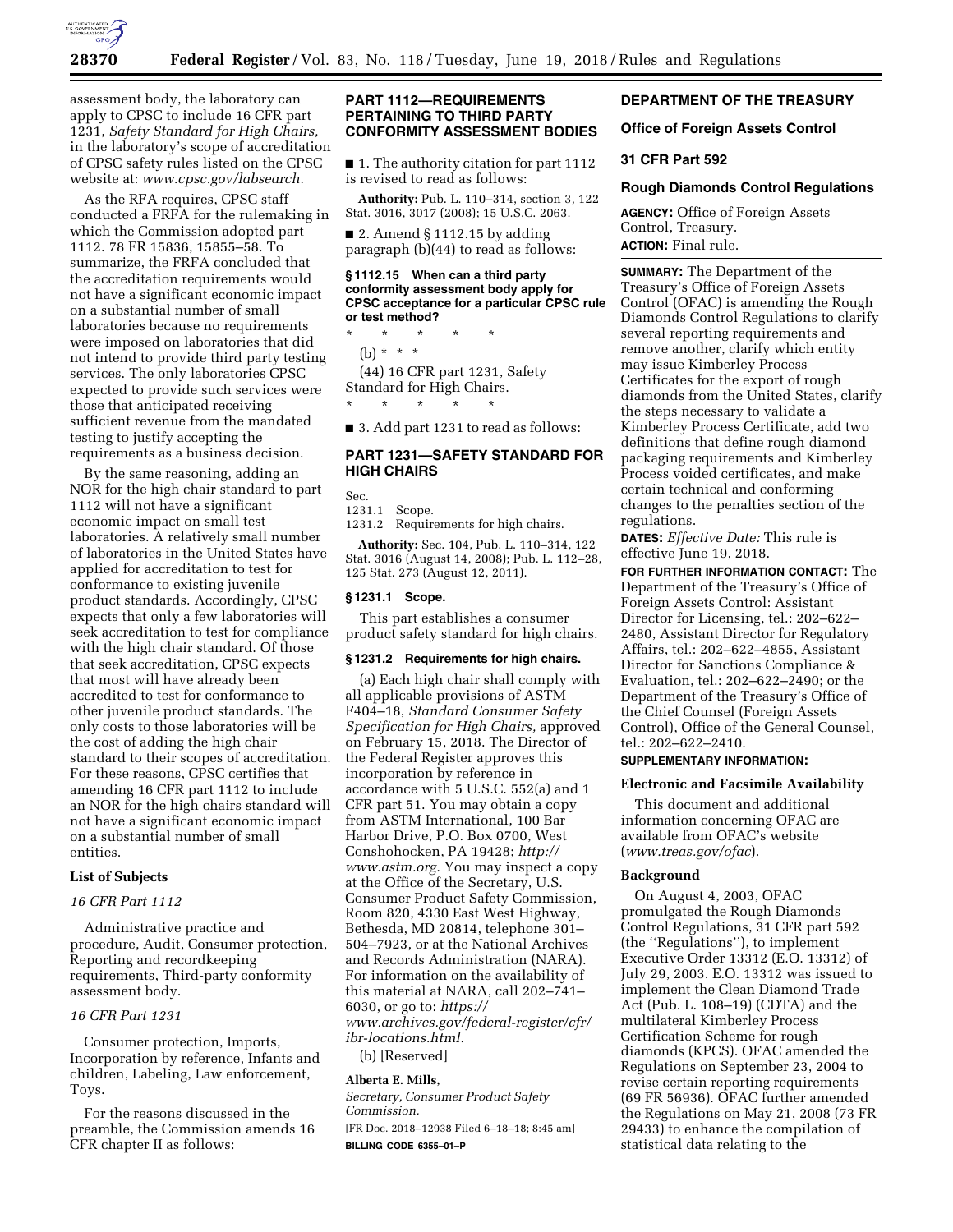importation and exportation of rough diamonds.

Today, in consultation with the U.S. Department of Commerce, Bureau of the Census (Census Bureau), Department of State, and Department of Homeland Security, Customs and Border Protection (CBP), OFAC is again amending the Regulations. First, in coordination with a regulatory amendment by the Census Bureau (83 FR 17749), OFAC is incorporating into the Regulations existing Census Bureau requirements for submission of Kimberley Process Certificates in connection with the importation and exportation of rough diamonds. In addition, OFAC is clarifying which entity may issue Kimberley Process Certificates for the export of rough diamonds from the United States and adding two definitions that define rough diamond packaging requirements and Kimberley Process voided certificates. Additionally, OFAC is making certain technical and conforming changes to the penalties section of the Regulations.

*Reporting requirements.* First, in coordination with a regulatory amendment by the Census Bureau, OFAC is amending § 592.301 to incorporate existing Census Bureau requirements for submission of Kimberley Process Certificates in connection with the importation and exportation of rough diamonds. The Census Bureau is amending the Foreign Trade Regulations (FTR), 15 CFR part 30, to clarify that the data it collects from Kimberley Process Certificates is collected in compliance with the CDTA and not Title 13, United States Code (U.S.C.), and to clarify submission requirements for and permissible uses of the Kimberley Process Certificates. In paragraph  $(a)(1)(iii)$  of § 592.301, OFAC is incorporating the existing requirement pursuant to the FTR that importers or customs brokers provide a copy of the Kimberley Process Certificate accompanying a shipment of rough diamonds to the Census Bureau immediately after entry of the rough diamonds in the United States. In paragraph (a)(1)(iv) of this section, OFAC is incorporating the FTR requirement that, with respect to rough diamond exports, the U.S. Principal Party in Interest or U.S. authorized agent, see 15 CFR 30.1, must provide a copy of the Kimberley Process Certificate to the Census Bureau immediately after export from the United States. In paragraph (a)(1)(v) of this section, OFAC is incorporating the FTR requirement that any voided certificate be provided to the Census Bureau immediately upon voiding.

At the same time, in consultation with the Department of State, the Census Bureau, and CBP, OFAC is removing the requirement that all rough diamond importers and exporters file annual reports with the Department of State detailing their import, export, and stockpile information as previously set forth in § 592.502. OFAC has removed this requirement as unnecessary in light of alternate sources from which to obtain relevant information.

*Additional clarifications.* In § 592.301, OFAC is also adding new paragraph (a)(4) and amending and redesignating current paragraph (a)(4) as  $(a)(5)$ . New paragraph  $(a)(4)$  of this section clarifies the criteria that a Kimberley Process Certificate issuer must meet, while an accompanying note clarifies that, as reflected in a Memorandum of Understanding (MOU) among the Department of State, the Census Bureau, and U.S. Kimberley Process Authority (USKPA), a non-profit association, Kimberley Process Certificates for the exportation of rough diamonds from the United States may only be issued at this time by the USKPA or by entities licensed to do so by the USKPA. The new paragraph also states that Kimberley Process Certificates may be issued ''on behalf of'' this entity. In addition, amended and redesignated paragraph (a)(5) of this section clarifies the steps necessary to validate a Kimberley Process Certificate prior to exporting rough diamonds from the United States.

*Definitions.* OFAC is adding two definitions to the Regulations. The term *Voided certificate,* used in  $\S 592.301(a)(1)(v)$ , is defined in new § 592.313. Consistent with CBP's practice, OFAC defines the term *Voided certificate* to mean ''a Kimberley Process Certificate intended to be used for the exportation of rough diamonds from the United States that has been cancelled, for reasons such as loss or error.''

OFAC is also defining the term *Tamper-resistant container,* used in § 592.301(a)(2), by adding new § 592.314. Consistent with CBP practice, OFAC defines the term *Tamperresistant container* to mean ''packaging having an indicator or barrier to entry that could reasonably be expected to provide visible evidence that tampering had occurred.'' A note to the definition further clarifies that standard mailing and express consignment packaging, or such packaging that simply contains a resealable plastic bag, is not considered to be a tamper-resistant container. This definition is intended to foster uniformity in CBP's enforcement of rough diamond shipping requirements. OFAC is also making a conforming

change in paragraph (a)(2) of § 592.301 by changing ''*Tamper-resistant container*'' to ''*Tamper-resistance requirement.*''

*Penalties.* OFAC is also amending Subpart F, which describes the penalties applicable to violations of the Regulations, as well as the procedures governing the potential imposition of a civil monetary penalty or issuance of a Finding of Violation. OFAC is updating the language of this subpart and incorporating references to OFAC's Economic Sanctions Enforcement Guidelines contained in appendix A to part 501 of this chapter.

# **Public Participation**

Because the amendments to the Regulations involve a foreign affairs function, the provisions of Executive Order 12866 and the Administrative Procedure Act (5 U.S.C. 553) requiring notice of proposed rulemaking, opportunity for public participation, and delay in effective date, as well as the provisions of Executive Order 13771, are inapplicable. Because no notice of proposed rulemaking is required for this rule, the Regulatory Flexibility Act (5 U.S.C. 601–612) does not apply.

### **Paperwork Reduction Act**

With respect to section 2 of the Paperwork Reduction Act of 1995, 44 U.S.C. 3507 (PRA), the collections of information in §§ 592.301(a)(1)(i) and (ii), 592.501, and 592.603 of the Regulations are made pursuant to OFAC's Reporting, Procedures, and Penalties Regulations (31 CFR part 501) and have been approved by the Office of Management and Budget (OMB) under control number 1505–0164. Pursuant to the Census Bureau, the collections of information in § 592.301(a)(1)(iii)–(v) and in § 592.301(a)(5) related to exporter and importer reporting requirements and the FTR previously were approved by OMB under control number 0607–0152.

*OMB Approval 1505–0198: Report to foreign exporting authority.* The collection of information in § 592.301(a)(3) has been submitted to OMB for review and approval under control number 1505–0198. This collection of information assists in carrying out the requirements of the CDTA and KPCS and monitoring the integrity of international shipments of rough diamonds, including that the United States produce statistics on imports and exports of rough diamonds and that these statistics be made available for analysis by interested parties, including other governments participating in the KPCS. The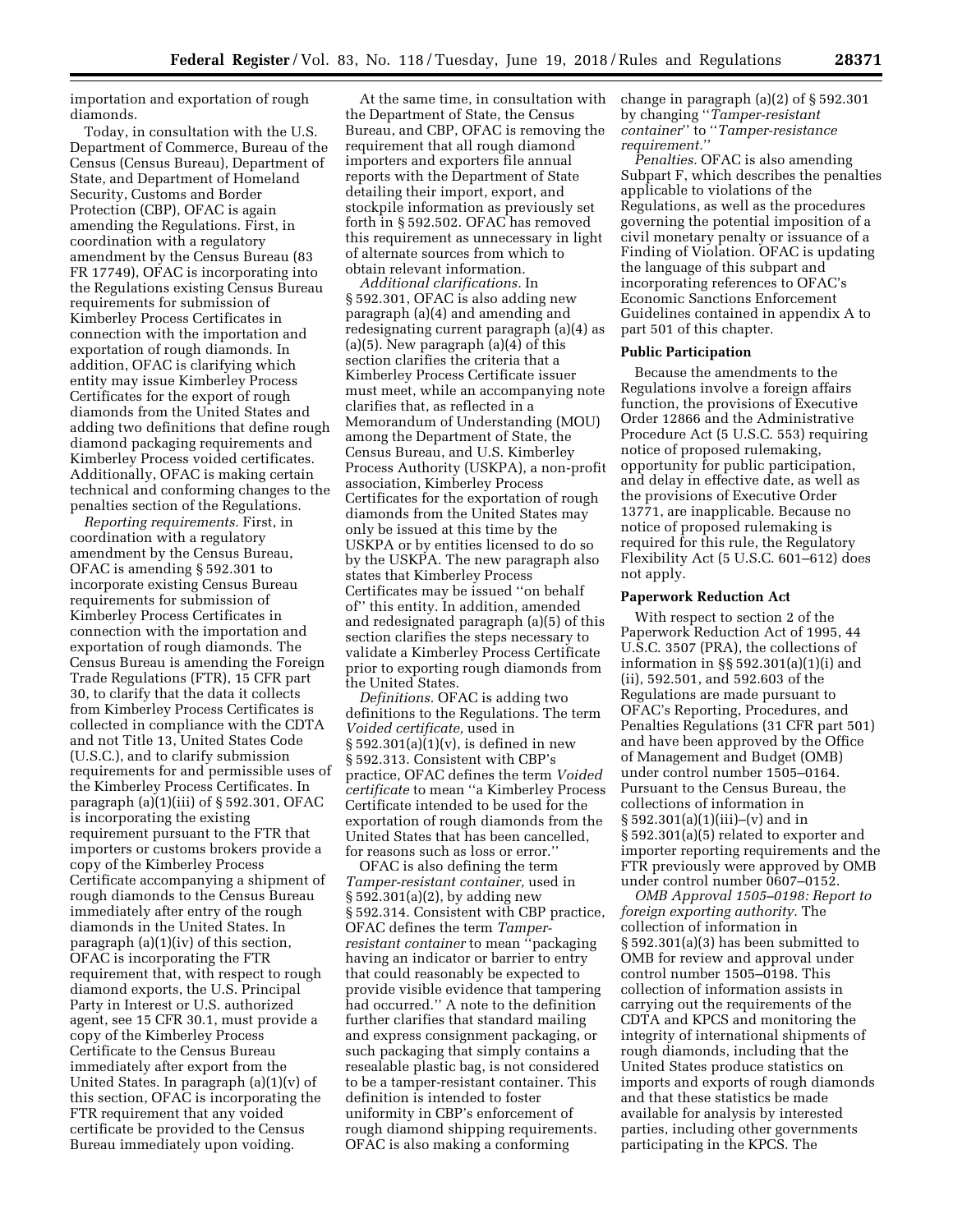information collected will be used to assist the Census Bureau in carrying out its statistics-related functions and the State Department in its KPCS oversight functions, and to further the compliance, enforcement, and civil penalty programs of OFAC, CBP and U.S. Immigration and Customs Enforcement, each of which has enforcement authority under the CDTA and various implementing regulations. See §§ 5(a) and 8 of the CDTA.

*OMB Approval 1505–0198: Annual State report.* The collection of information previously in § 592.502 and approved by OMB under control number 1505–0198 has been removed as unnecessary in light of alternate sources from which to obtain relevant information.

With respect to all of the foregoing collections of information, an agency may not conduct or sponsor, and a person is not required to respond to, a collection of information subject to the requirements of the PRA, unless the collection of information displays a current, valid OMB control number.

The likely respondents and recordkeepers affected by the collection of information in § 592.301(a)(3) (report to foreign exporting authority) and the removal of the collection of information in § 592.502 (Annual State report) are rough diamond importers and exporters. The anticipated number of respondents is approximately 80. OFAC expects that the majority of these respondents will report to foreign exporting authorities approximately 15 times per year. Based on information from rough diamond traders and CBP's experience, roughly 1,200 individual transaction reports are expected annually. The total number of burden hours associated with the individual transaction reports is anticipated to be 200. This is based on an estimated completion and submission time of 10 minutes per report. This is a decrease of 300 burden hours from the prior hour burden based on current estimates that indicate there are fewer respondents and fewer imports than previously assumed. Based on information from rough diamonds traders, OFAC does not expect the hour burden on respondents to vary widely. Additionally, OFAC understands that it is the customary and usual business practice for most traders to send a detailed acknowledgment of receipt of a shipment to their overseas counterparts to the transaction.

As this regulatory amendment removes the annual State reporting requirement, the total number of burden hours is reduced by an estimated 1,250 hours. This is based on an estimated completion and submission time of five

hours per report. The overall reduction in burden hours is therefore this reduction of 1,250 burden hours plus the reduction of 300 burden hours with respect to the report to foreign exporting authorities for a total reduction of 1,550 burden hours. The aggregate burden hours now associated with this information collection is 200 burden hours.

Comments are invited on: (a) Whether this collection of information is necessary for the proper performance of the functions of the agency, including whether the information has practical utility; (b) the accuracy of the agency's estimate of the burden of the collection of information; (c) ways to enhance the quality, utility, and clarity of the information to be collected; (d) ways to minimize the burden of the collection of information on respondents, including through the use of automated collection techniques and other forms of information technology; and (e) the estimated capital or start-up costs of the operation, maintenance, and/or purchase of services to provide information. Comments concerning the above information and the accuracy of these burden estimates, and suggestions for reducing this burden, should be directed to OMB, Attention: Desk Officer for the Department of the Treasury, Office of Information and Regulatory Affairs (OIRA), Washington, DC 20503 or by email to: *[OIRA](mailto:OIRA_Submission@omb.eop.gov)*\_ *[Submission@omb.eop.gov,](mailto:OIRA_Submission@omb.eop.gov)* with a copy to Chief of Records, Attention: Request for Comments, Office of Foreign Assets Control, Department of the Treasury, 1500 Pennsylvania Avenue NW, Freedman's Bank Building, Washington, DC 20220. Any such comments should be submitted not later than July 19, 2018. All comments on the collections of information in § 592.301(a)(3) and the removal of the collection of information in § 592.502 will be a matter of public record.

#### **List of Subjects in 31 CFR Part 592**

Administrative practice and procedure, Foreign trade, Exports, Imports, Kimberley Process, Penalties, Reporting and recordkeeping requirements, Rough diamond.

For the reasons set forth in the preamble, the Office of Foreign Assets Control amends 31 CFR part 592 as follows:

# **PART 592—ROUGH DIAMONDS CONTROL REGULATIONS**

■ 1. The authority citation for part 592 is revised to read as follows:

**Authority:** 3 U.S.C. 301; 19 U.S.C. 3901– 3913; 28 U.S.C. 2461 note; 31 U.S.C. 321(b); E.O. 13312, 68 FR 45151, 3 CFR, 2003 Comp., p. 246.

# **Subpart C—General Definitions**

 $\blacksquare$  2. Amend § 592.301 by revising paragraphs  $(a)(1)$ ,  $(a)(2)$ , and  $(a)(4)$ , and adding paragraph (a)(5) to read as follows:

# **§ 592.301 Controlled through the Kimberley Process Certification Scheme.**   $(a) * * * *$

(1) *Kimberley Process Certificate.* A shipment of rough diamonds imported into, or exported from, the United States must be accompanied by an original Kimberley Process Certificate. The certificate must be provided as follows:

(i) The original certificate must be presented immediately upon demand to U.S. Customs and Border Protection in connection with an importation or exportation of rough diamonds;

(ii) The person identified as the ultimate consignee (*see* Customs Directive 3550–079A) on the Customs Form 7501 Entry Summary or its electronic equivalent filed with U.S. Customs and Border Protection in connection with an importation of rough diamonds must retain the original Kimberley Process Certificate for a period of at least five years from the date of importation (see also 19 CFR 12.152);

(iii) The person identified as the ultimate consignee (*see* Customs Directive 3550–079A) on the Customs Form 7501 Entry Summary or its electronic equivalent filed with U.S. Customs and Border Protection in connection with an importation of rough diamonds must provide the certificate to the U.S. Bureau of the Census immediately after entry of the shipment in the United States. The certificate must be provided by faxing it to (800) 457–7328 or by other methods as permitted by the U.S. Bureau of the Census;

(iv) The U.S. Principal Party in Interest or U.S. authorized agent (see 15 CFR 30.1) must also provide the certificate to the U.S. Bureau of the Census immediately after export of the shipment of rough diamonds from the United States by faxing it to (800) 457– 7328 or by other methods as permitted by the U.S. Bureau of the Census; and

(v) Any voided certificate(s) must be provided to the U.S. Bureau of the Census immediately upon voiding by faxing it to (800) 457–7328 or by other methods as permitted by the U.S. Bureau of the Census (*see* § 592.313);

(2) *Tamper-resistance requirement.* A shipment of rough diamonds imported into, or exported from, the United States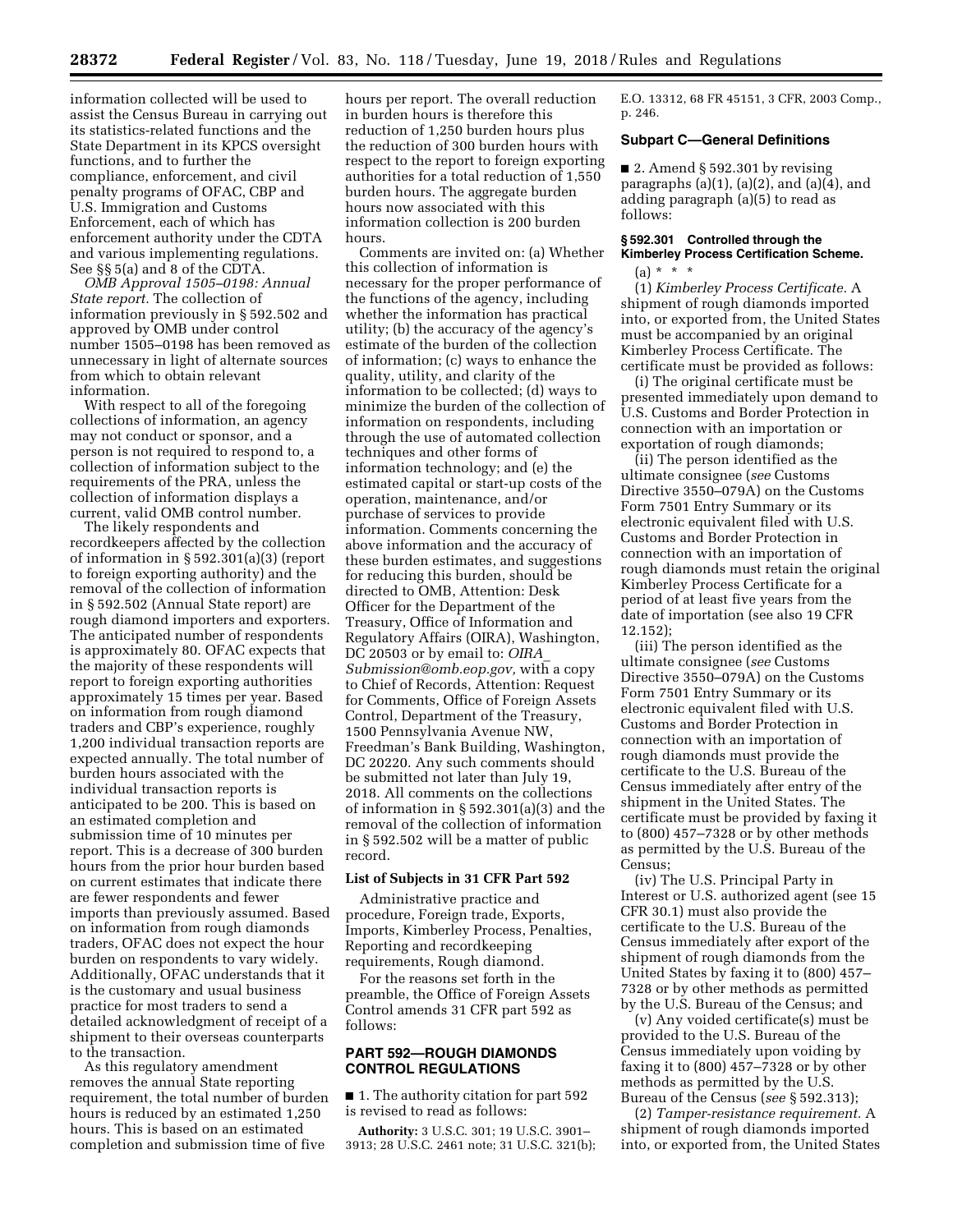must be sealed in a tamper-resistant container;

\* \* \* \* \* (4) *Issuance of Kimberley Process Certificate for exportations from the United States.* Consistent with section 5(c) of the Clean Diamond Trade Act (CDTA), the Kimberley Process Certificate accompanying a shipment of rough diamonds exported from the United States must be issued by, or on behalf of, an entity whose standards, practices, and procedures are annually reviewed by the appropriate U.S. Government agency, and that has reached an arrangement with such agency concerning the issuance of Kimberley Process Certificates consistent with the Kimberley Process Certification Scheme and the CDTA.

**Note to paragraph (a)(4):** As reflected in a Memorandum of Understanding (MOU) among the U.S. Department of State, the U.S. Bureau of the Census, and the U.S. Kimberley Process Authority (USKPA), a non-profit association, Kimberley Process Certificates for the exportation of rough diamonds from the United States may only be issued at this time by the USKPA or by entities licensed to do so by the USKPA. Pursuant to this MOU, the U.S. Department of State annually reviews the USKPA's standards, practices, and procedures. The Secretary of State may reassign this review function to any other officers, officials, departments, and agencies within the executive branch, consistent with applicable law.

(5) *Validation of Kimberley Process Certificate for exportations from the United States.* With respect to the validation of a Kimberley Process Certificate for the exportation of rough diamonds from the United States, exporters must:

(i) Report shipments to the U.S. Bureau of the Census through the Automated Export System (AES) or a successor system and obtain an Internal Transaction Number (ITN) prior to exportation. The ITN is the number generated by the AES and assigned to a shipment confirming that an Electronic Export Information (EEI) was accepted and is on file in the AES

(ii) Report the ITN on the Kimberley Process Certificate accompanying any exportation from the United States, which completes the validation process for the exportation of rough diamonds from the United States to a Participant.

\* \* \* \* \* ■ 3. Add § 592.313 to subpart C to read as follows:

# **§ 592.313 Voided certificate.**

The term *voided certificate* means a Kimberley Process Certificate intended to be used for the exportation of rough diamonds from the United States that

has been cancelled for reasons such as loss or error.

■ 4. Add § 592.314 to subpart C to read as follows:

#### **§ 592.314 Tamper-resistant container.**

The term *tamper-resistant container*  means packaging having an indicator or barrier to entry that could reasonably be expected to provide visible evidence that tampering had occurred. Standard mailing and express consignment packaging, or such packaging that simply contains a resealable plastic bag, is not considered to be a *tamperresistant container.* 

# **Subpart E—Records and Reports**

## **§ 592.502 [Amended]**

■ 5. Remove § 592.502.

#### **Subpart F—Penalties**

- 6. Amend § 592.601 by:
- $\blacksquare$  a. Revising paragraph (a)(3);
- b. Revising the note to paragraph (a); and
- c. Revising paragraphs (c) and (d). The revisions read as follows:

#### **§ 592.601 Penalties.**

 $(a) * * * *$ 

(3) Those customs laws of the United States, both civil and criminal, including those laws relating to seizure and forfeiture, that apply to articles imported in violation of such laws shall apply with respect to any rough diamond imported in violation of the Act.

**Note to paragraph (a):** As reflected in paragraphs  $(a)(1)$  and  $(2)$  of this section section 8(a) of the Act establishes penalties with respect to any violation of any regulation issued under the Act. OFAC prepenalty, penalty, and administrative collection procedures relating to such violations are set forth below in §§ 592.602 through 592.604. Section 8(c) of the Act also authorizes the U.S. Bureau of Customs and Border Protection and U.S. Immigration and Customs Enforcement, as appropriate, to enforce the penalty provisions set forth in paragraph (a) of this section and to enforce the laws and regulations governing exports of rough diamonds, including with respect to the validation of the Kimberley Process Certificate by the U.S. Bureau of the Census. The Office of Foreign Assets Control (OFAC) civil penalty procedures set forth below are separate from, and independent of, any penalty procedures that may be followed by the U.S. Bureau of Customs and Border Protection and U.S. Immigration and Customs Enforcement in their exercise of the authorities set forth in section 8(c) of the Act.

\* \* \* \* \*

(c) Pursuant to 18 U.S.C. 1001, whoever, in any matter within the jurisdiction of the executive, legislative,

or judicial branch of the government of the United States, knowingly and willfully falsifies, conceals, or covers up by any trick, scheme, or device, a material fact, or makes any materially false, fictitious, or fraudulent statement or representation or makes or uses any false writing or document knowing the same to contain any materially false, fictitious, or fraudulent statement or entry shall be fined under title 18, United States Code, imprisoned, or both.

(d) Violations of this part may also be subject to other applicable laws.

■ 7. Revise § 592.602 to read as follows:

# **§ 592.602 Pre-Penalty Notice; settlement.**

(a) *When required.* If OFAC has reason to believe that there has occurred a violation of any provision of this part or a violation of the provisions of any license, ruling, regulation, order, directive, or instruction issued by or pursuant to the direction or authorization of the Secretary of the Treasury pursuant to this part or otherwise under the Clean Diamond Trade Act, and determines that a civil monetary penalty is warranted, OFAC will issue a Pre-Penalty Notice informing the alleged violator of the agency's intent to impose a monetary penalty. A Pre-Penalty Notice shall be in writing. The Pre-Penalty Notice may be issued whether or not another agency has taken any action with respect to the matter. For a description of the contents of a Pre-Penalty Notice, see appendix A to part 501 of this chapter.

(b) *Response*—(1) *Right to respond.*  An alleged violator has the right to respond to a Pre-Penalty Notice by making a written presentation to OFAC. For a description of the information that should be included in such a response, see appendix A to part 501 of this chapter.

(2) *Deadline for response.* A response to a Pre-Penalty Notice must be made within 30 days as set forth in paragraphs (b)(2)(i) and (ii) of this section. The failure to submit a response within 30 days shall be deemed to be a waiver of the right to respond.

(i) *Computation of time for response.*  A response to a Pre-Penalty Notice must be postmarked or date-stamped by the U.S. Postal Service (or foreign postal service, if mailed abroad) or courier service provider (if transmitted to OFAC by courier) on or before the 30th day after the postmark date on the envelope in which the Pre-Penalty Notice was mailed. If the Pre-Penalty Notice was personally delivered by a non-U.S. Postal Service agent authorized by OFAC, a response must be postmarked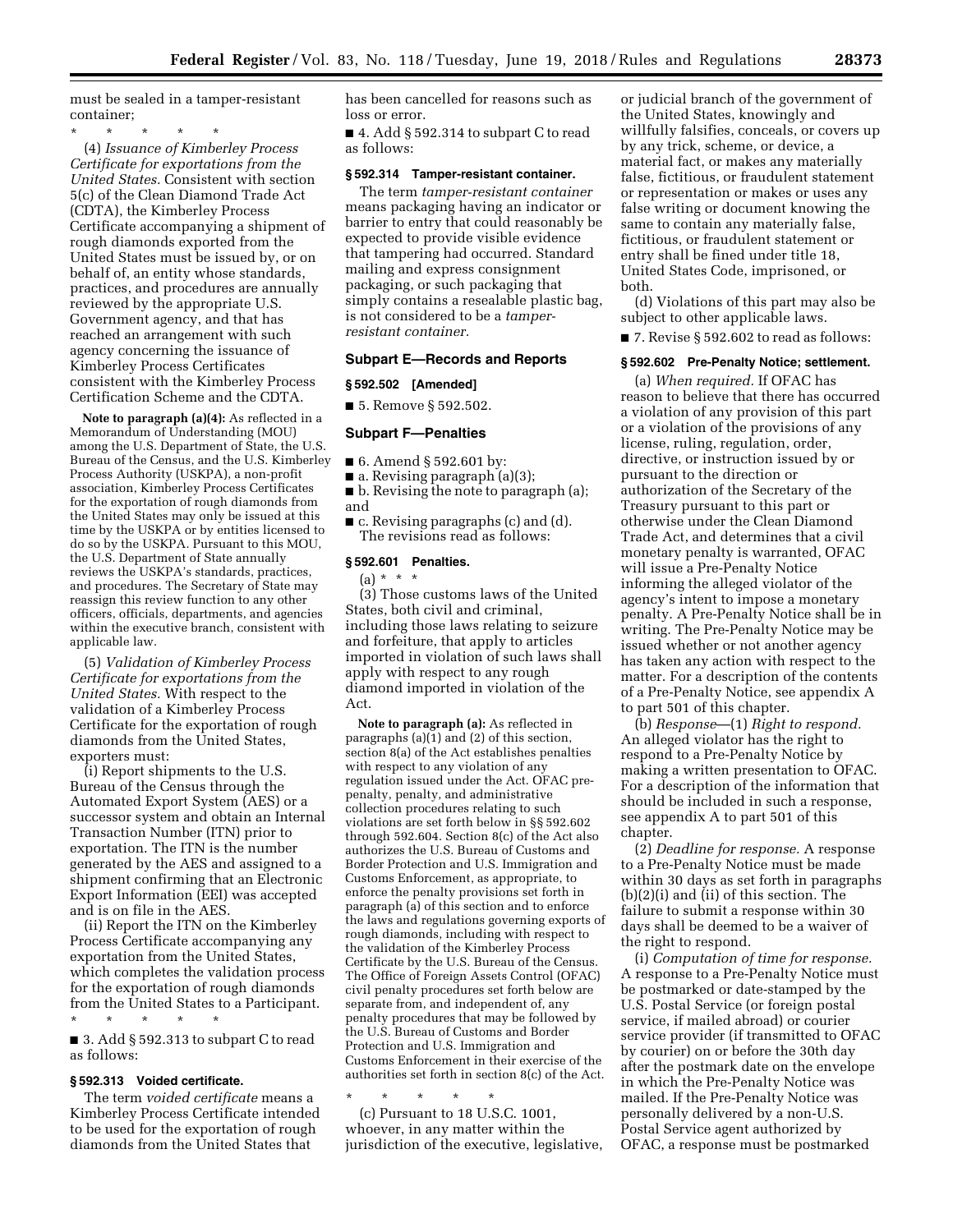or date-stamped on or before the 30th day after the date of delivery.

(ii) *Extensions of time for response.* If a due date falls on a federal holiday or weekend, that due date is extended to include the following business day. Any other extensions of time will be granted, at the discretion of OFAC, only upon specific request to OFAC.

(3) *Form and method of response.* A response to a Pre-Penalty Notice need not be in any particular form, but it must be typewritten and signed by the alleged violator or a representative thereof, contain information sufficient to indicate that it is in response to the Pre-Penalty Notice, and include the OFAC identification number listed on the Pre-Penalty Notice. A copy of the written response may be sent by facsimile, but the original also must be sent to OFAC's Office of Compliance and Enforcement by mail or courier and must be postmarked or date-stamped in accordance with paragraph (b)(2) of this section.

(c) *Settlement.* Settlement discussion may be initiated by OFAC, the alleged violator, or the alleged violator's authorized representative. For a description of practices with respect to settlement, see appendix A to part 501 of this chapter.

(d) *Guidelines.* Guidelines for the imposition or settlement of civil penalties by OFAC are contained in appendix A to part 501 of this chapter.

(e) *Representation.* A representative of the alleged violator may act on behalf of the alleged violator, but any oral communication with OFAC prior to a written submission regarding the specific allegations contained in the Pre-Penalty Notice must be preceded by a written letter of representation, unless the Pre-Penalty Notice was served upon the alleged violator in care of the representative.

 $\blacksquare$  8. Revise § 592.603 to read as follows:

# **§ 592.603 Penalty imposition.**

If, after considering any written response to the Pre-Penalty Notice and any relevant facts, OFAC determines that there was a violation by the alleged violator named in the Pre-Penalty Notice and that a civil monetary penalty is appropriate, OFAC may issue a Penalty Notice to the violator containing a determination of the violation and the imposition of the monetary penalty. For additional details concerning issuance of a Penalty Notice, see appendix A to part 501 of this chapter. The issuance of the Penalty Notice shall constitute final agency action. The violator has the right to seek judicial review of that final agency action in federal district court. ■ 9. Revise § 592.604 to read as follows:

#### **§ 592.604 Administrative collection; referral to United States Department of Justice.**

In the event that the violator does not pay the penalty imposed pursuant to this part or make payment arrangements acceptable to OFAC, the matter may be referred for administrative collection measures by the Department of the Treasury or to the United States Department of Justice for appropriate action to recover the penalty in a civil suit in a federal district court.

■ 10. Revise § 592.605 to read as follows:

### **§ 592.605 Finding of Violation.**

(a) *When issued.* (1) OFAC may issue an initial Finding of Violation that identifies a violation if OFAC:

(i) Determines that there has occurred a violation of any provision of this part, or a violation of the provisions of any license, ruling, regulation, order, directive, or instruction issued by or pursuant to the direction or authorization of the Secretary of the Treasury pursuant to this part or otherwise under the Clean Diamond Trade Act;

(ii) Considers it important to document the occurrence of a violation; and,

(iii) Based on the Guidelines contained in appendix A to part 501 of this chapter, concludes that an administrative response is warranted but that a civil monetary penalty is not the most appropriate response.

(2) An initial Finding of Violation shall be in writing and may be issued whether or not another agency has taken any action with respect to the matter. For additional details concerning issuance of a Finding of Violation, see appendix A to part 501 of this chapter.

(b) *Response*—(1) *Right to respond.*  An alleged violator has the right to contest an initial Finding of Violation by providing a written response to OFAC.

(2) *Deadline for response; default determination.* A response to an initial Finding of Violation must be made within 30 days as set forth in paragraphs (b)(2)(i) and (ii) of this section. The failure to submit a response within 30 days shall be deemed to be a waiver of the right to respond, and the initial Finding of Violation will become final and will constitute final agency action. The violator has the right to seek judicial review of that final agency action in federal district court.

(i) *Computation of time for response.*  A response to an initial Finding of Violation must be postmarked or datestamped by the U.S. Postal Service (or foreign postal service, if mailed abroad)

or courier service provider (if transmitted to OFAC by courier) on or before the 30th day after the postmark date on the envelope in which the initial Finding of Violation was served. If the initial Finding of Violation was personally delivered by a non-U.S. Postal Service agent authorized by OFAC, a response must be postmarked or date-stamped on or before the 30th day after the date of delivery.

(ii) *Extensions of time for response.* If a due date falls on a federal holiday or weekend, that due date is extended to include the following business day. Any other extensions of time will be granted, at the discretion of OFAC, only upon specific request to OFAC.

(3) *Form and method of response.* A response to an initial Finding of Violation need not be in any particular form, but it must be typewritten and signed by the alleged violator or a representative thereof, contain information sufficient to indicate that it is in response to the initial Finding of Violation, and include the OFAC identification number listed on the initial Finding of Violation. A copy of the written response may be sent by facsimile, but the original also must be sent to OFAC by mail or courier and must be postmarked or date-stamped in accordance with paragraph (b)(2) of this section.

(4) *Information that should be included in response.* Any response should set forth in detail why the alleged violator either believes that a violation of the regulations did not occur and/or why a Finding of Violation is otherwise unwarranted under the circumstances, with reference to the General Factors Affecting Administrative Action set forth in the Guidelines contained in appendix A to part 501. The response should include all documentary or other evidence available to the alleged violator that supports the arguments set forth in the response. OFAC will consider all relevant materials submitted in the response.

(c) *Determination*—(1) *Determination that a Finding of Violation is warranted.*  If, after considering the response, OFAC determines that a final Finding of Violation should be issued, OFAC will issue a final Finding of Violation that will inform the violator of its decision. A final Finding of Violation shall constitute final agency action. The violator has the right to seek judicial review of that final agency action in federal district court.

(2) *Determination that a Finding of Violation is not warranted.* If, after considering the response, OFAC determines a Finding of Violation is not